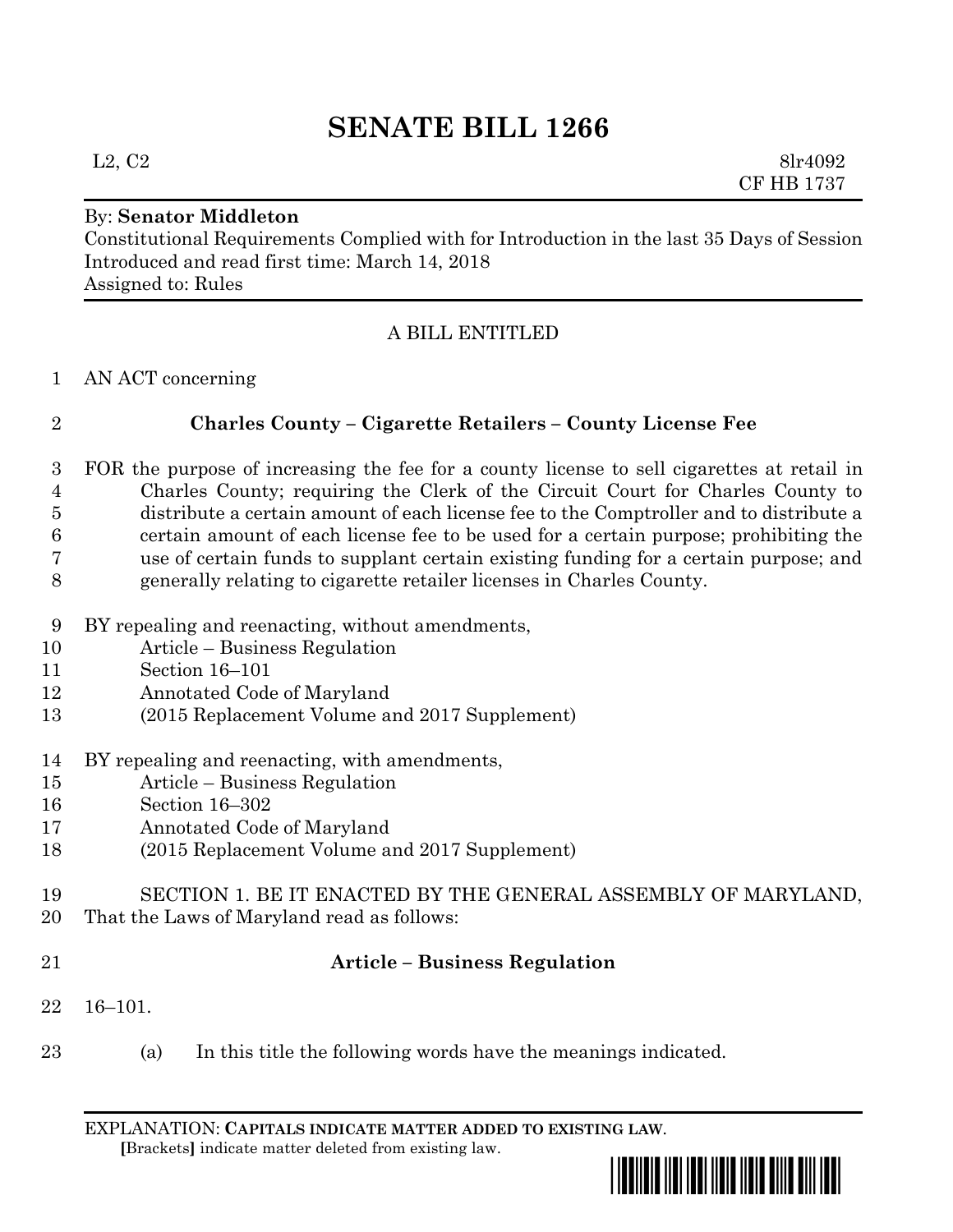#### **SENATE BILL 1266**

 (b) "Cigarette" means any size or shaped roll for smoking that is made of tobacco or tobacco mixed with another ingredient and wrapped in paper or in any other material except tobacco. (c) "County license" means a license issued by the clerk to sell cigarettes at retail in a county. (d) "Sell" means to exchange or transfer, or to agree to exchange or transfer, title or possession of property, in any manner or by any means, for consideration. (e) (1) "Sell cigarettes at retail" means to sell cigarettes to a consumer. (2) "Sell cigarettes at retail" includes selling cigarettes through a vending machine. 16–302. (a) For each county license, an applicant shall: (1) submit an application to the clerk; and (2) pay to the clerk a license fee of: (i) \$25 in a county other than Cecil County **[**or**],** Montgomery County**, OR CHARLES COUNTY**; 17 (ii) \$50 in Cecil County; or (iii) \$125 in **CHARLES COUNTY AND** Montgomery County. (b) (1) From each license fee collected under subsection (a) of this section, the Clerk of the Circuit Court for Montgomery County shall distribute: 21 (i) \$25 to the Comptroller; and 22 (ii) \$100 to Montgomery County to be used to enforce existing laws banning the sale or distribution of tobacco or tobacco products to minors. (2) Funds distributed under paragraph (1)(ii) of this subsection may not be used to supplant existing funding for the enforcement of laws banning the sale or distribution of tobacco or tobacco products to minors.

 **(C) (1) FROM EACH LICENSE FEE COLLECTED UNDER SUBSECTION (A) OF THIS SECTION, THE CLERK OF THE CIRCUIT COURT FOR CHARLES COUNTY SHALL DISTRIBUTE:**